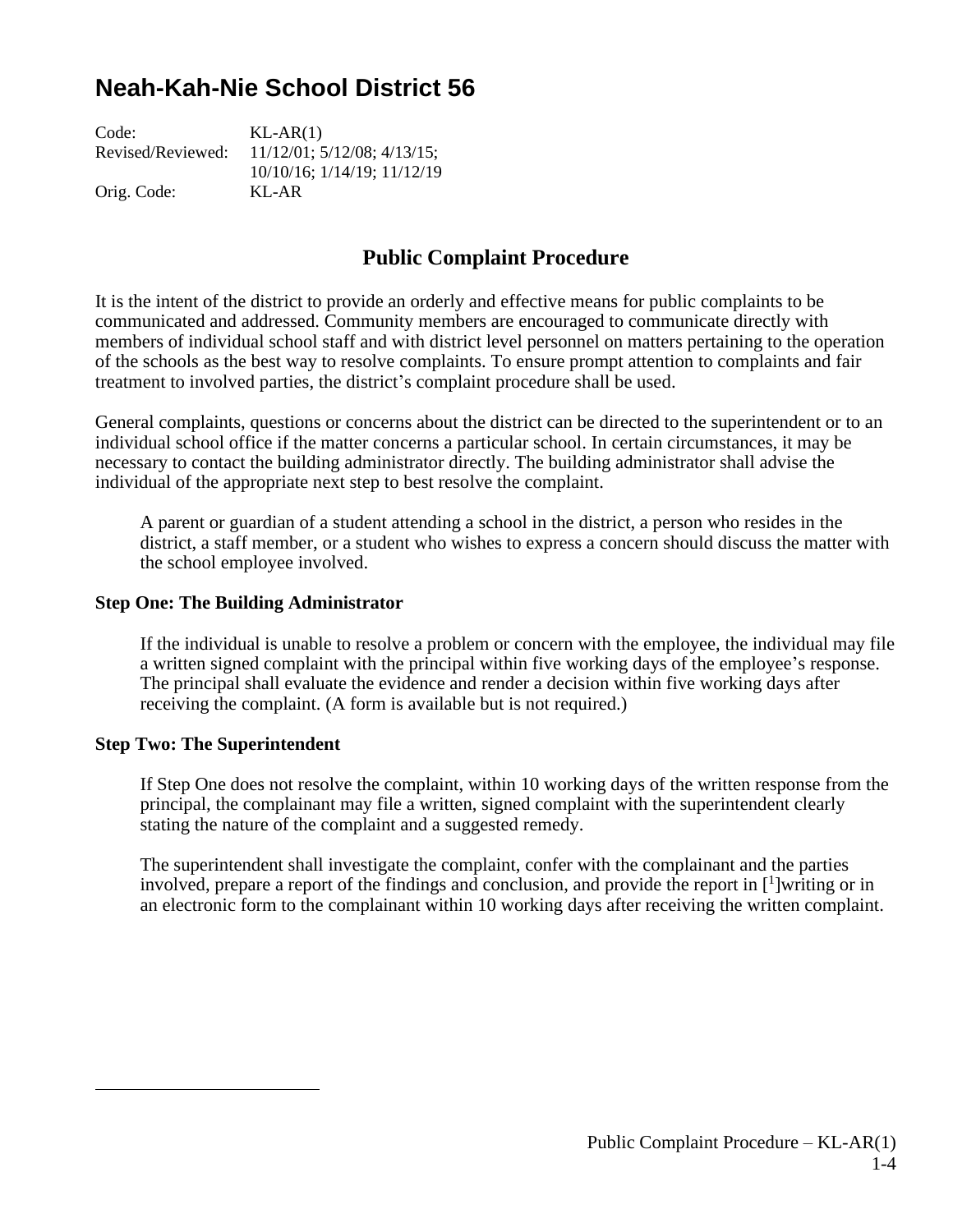### **Step Three: The Board**

If the complainant is dissatisfied with the superintendent's findings and conclusion, the complainant may appeal the decision to the Board within five working days of receiving the superintendent's decision. The Board will review the findings and conclusion of the superintendent in a public meeting to determine what action is appropriate. The Board may use executive session if the subject matter qualifies under Oregon law. Appropriate action may include, but is not limited to, holding a hearing, requesting additional information, and adopting the superintendent's decision as the district's final decision. All parties involved, including the school administration, may be asked to attend such hearing for the purposes of making further explanations and clarifying the issues.

If the Board chooses not to hear the complaint, the superintendent's decision in Step Two is final.

The Board may hold the hearing in executive session if the subject matter qualifies under Oregon law.

The complainant shall be informed in writing or in electronic form of the Board's decision within 20 days from the hearing of the appeal by the Board. The Board's decision will address each allegation in the complaint and contain reasons for the district's decision. The Board's decision will be final.

The timelines may be extended upon written agreement between the district and the complainant.

The district's final decision for a complaint processed under this administrative regulation that alleges a violation of Oregon Administrative rule (OAR) Chapter 581, Division 22 (Division 22 Standards), ORS 339.285 - 339.303 or OAR 581-021-0550 - 581-021-0570 (Restraint and Seclusion), or ORS 659.852 (Retaliation), will be issued in writing or electronic form. The final decision will address each allegation in the complaint and contain reasons for the district's decision. If the complainant, who is a student, parent or guardian of a student attending school in the district or a person that resides in the district, and this complaint is not resolved through the complaint process, the complainant may appeal<sup>2</sup> the district's final decision to the Deputy Superintendent of Public Instruction under Oregon OARs 581-002-0001 – 581- 002-0023.

Complaints against the principal should be filed with the superintendent. The superintendent will attempt to resolve the complaint. If the complaint remains unresolved within 10 working days of receipt by the superintendent, the complainant may request to place the complaint on the Board agenda at the next regularly scheduled or special Board meeting. The Board may use executive session if the subject matter qualifies under Oregon law. The Board shall decide, within 20 days, in open session what action, if any, is warranted. A final written decision regarding the complaint shall be issued by the Board within 10 days. The written decision of the Board will address each allegation in the complaint and reasons for the district's decision.

<sup>&</sup>lt;sup>2</sup> An appeal must meet the criteria found in OAR 581-002-0005(1)(a).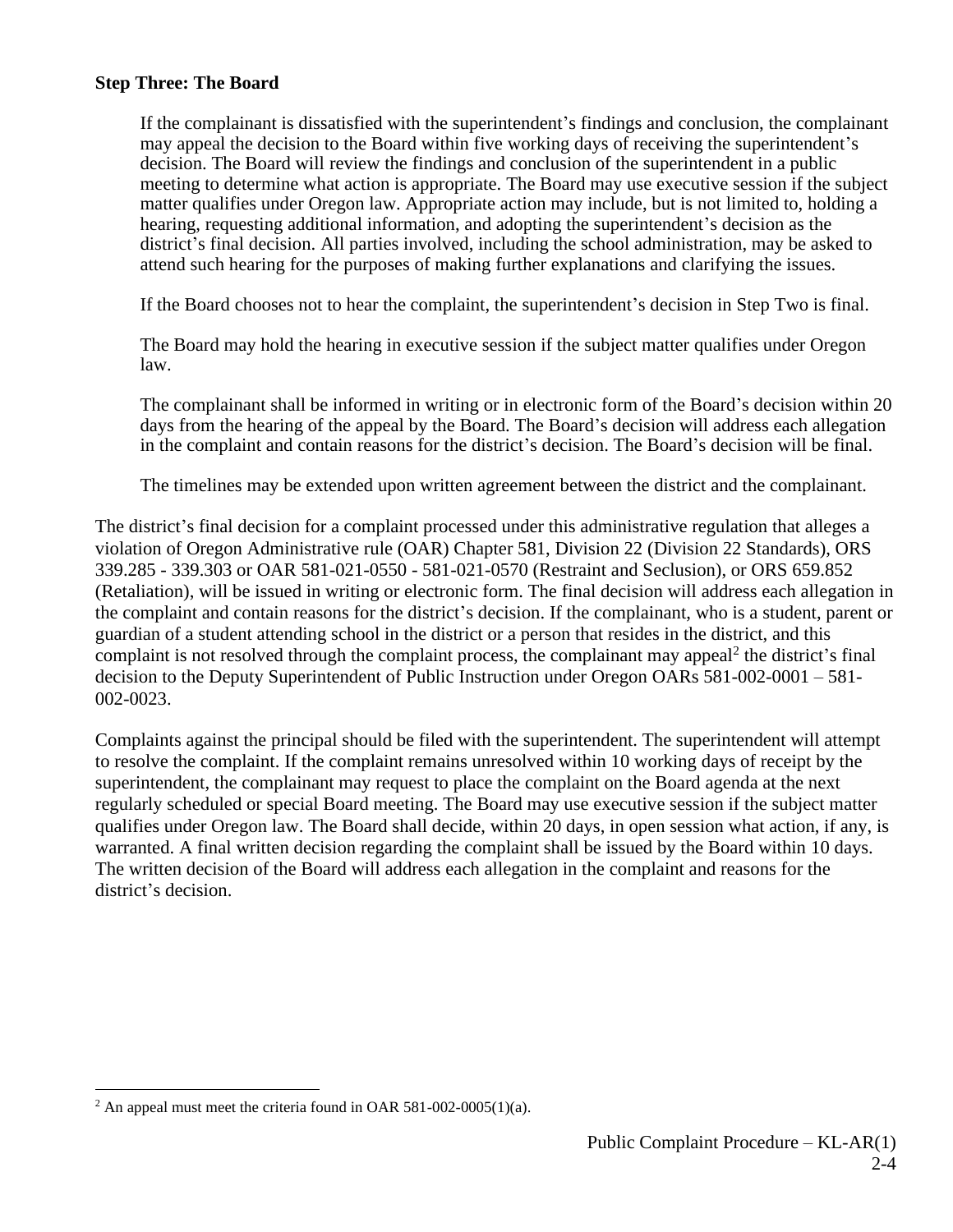Complaints against the superintendent should be referred to the Board chair on behalf of the Board. The Board chair shall present the complaint to the Board in a Board meeting. If the Board decides an investigation is warranted, the Board may refer the investigation to a third party. When the investigation is complete, the results will be presented to the Board. The Board shall decide, within 20 days, in open session what action, if any, is warranted. The Board may use executive session if the subject matter qualifies under Oregon law. A final written decision regarding the complaint shall be issued by the Board within 10 days. The written decision of the Board will address each allegation in the complaint and reasons for the district's decision.

Complaints against the Board as a whole or against an individual Board member should be referred to the Board chair on behalf of the Board. The Board chair shall present the complaint to the Board in a Board meeting. If the Board decides an investigation is warranted, the Board may refer the investigation to a third party. When the investigation is complete, the results will be presented to the Board. The Board shall decide, within 20 days, in open session what action, if any, is warranted. A final written decision regarding the complaint shall be issued by the Board within 10 days. The written decision of the Board will address each allegation in the complaint and reasons for the district's decision.

Complaints against the Board chair may be referred directly to the Board vice chair on behalf of the Board. The Board vice chair shall present the complaint to the Board in a Board meeting. If the Board decides an investigation is warranted, the Board may refer the investigation to a third party. When the investigation is complete, the results will be presented to the Board. The Board shall decide, within 20 days, in open session what action, if any, is warranted. A final written decision regarding the complaint shall be issued by the Board within 10 days. The written decision of the Board will address each allegation in the complaint and reasons for the district's decision.